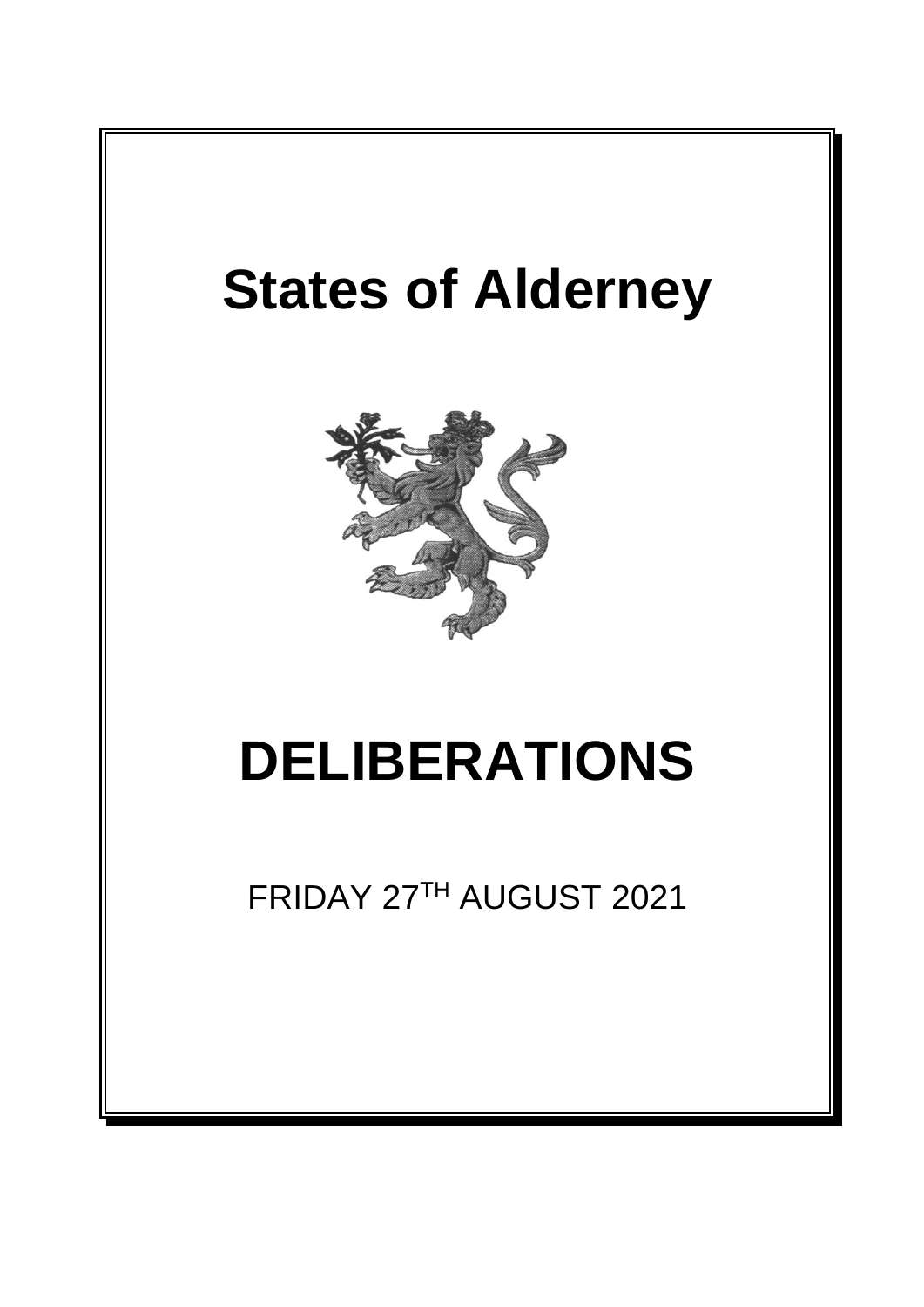# **STATES OF ALDERNEY**

## **DELIBERATIONS**

## **FOR THE STATES MEETING**

# **ON FRIDAY 27 TH AUGUST 2021 AT 1430HRS**

Present: Mr William Tate, President Mr Bill Abel Ms Annie Burgess Mr Ian Carter Mr Kevin Gentle Mr Christian Harris Mr Boyd Kelly Mr Graham McKinley, OBE Mr Steve Roberts Mr Alex Snowdon

Lieutenant G T Workman RN (Rtd) represented His Excellency The Lieutenant-Governor of the Bailiwick of Guernsey.

Apologies were received from Mr Jenkins.

The President opened the meeting and explained the reason for the meeting being called at short notice and read out Rule 3 of the States of Alderney Rules of Procedure which states "Notwithstanding Rule 2, where, in the opinion of the President, a decision of the States is urgently required in any matter, (except for a letter to which Rule 4A applies) he may issue a Billet d'Etat dealing with that matter only, which shall be available to each Member of the States not later than the 4th day before the day fixed for the meeting". The President then concluded that the provisions of Rule 3 had been complied with.

### **Item I Connaught Extension Project**

**The vote was taken in two parts and The States of Alderney resolved**

**(i) to approve the recommendation from the Policy and Finance Committee to provide additional funds of up to £737,000 for the delivery of Phase 3 of the Connaught project** 

**and**